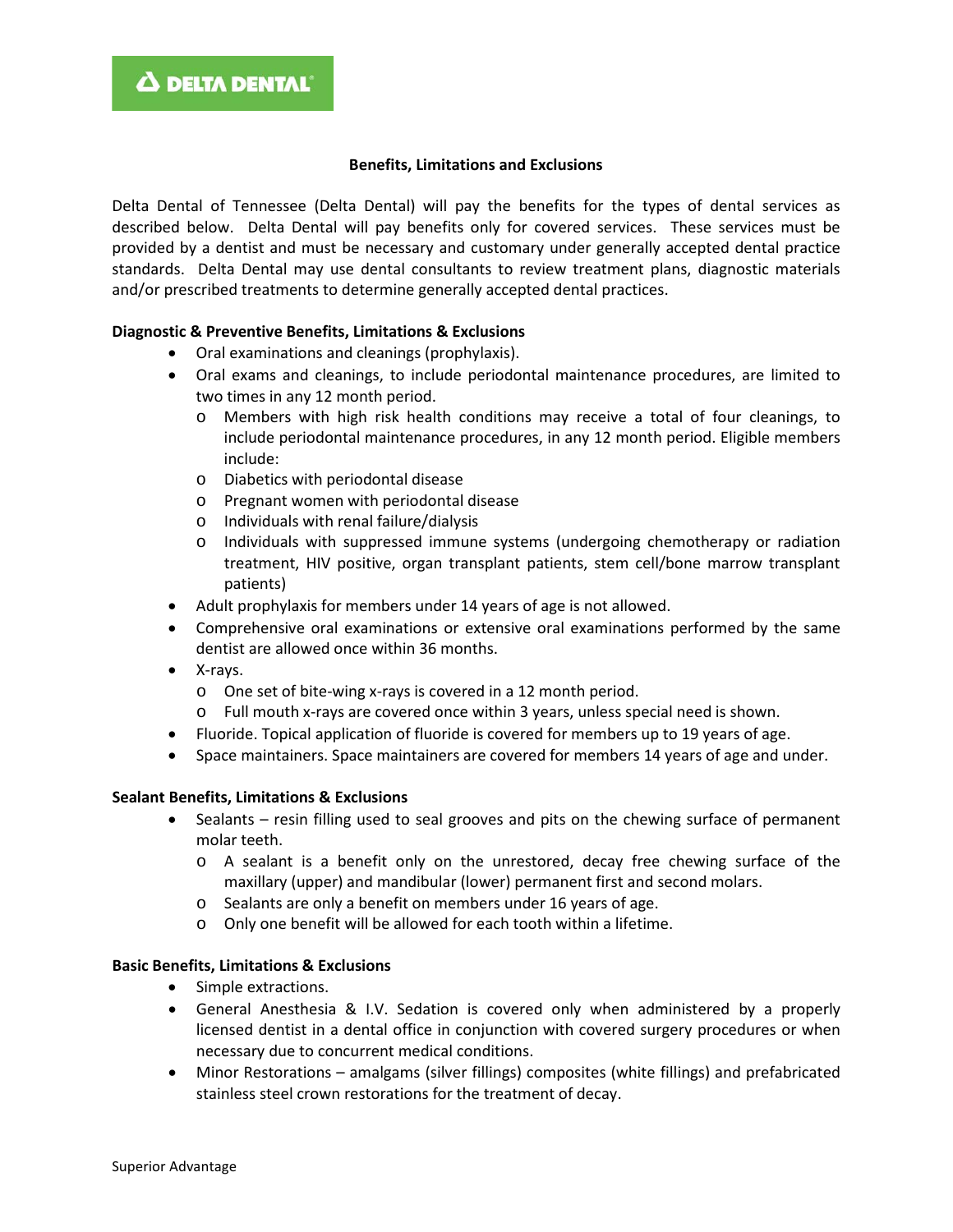## Δ DELTA DENTAL'

- o Restorative benefits are allowed once per surface in a 24 month period, regardless of the number or combinations of procedures requested or performed.
- o The replacement, by the same dentist or dental office, of amalgam or composite restorations within 24 months is not allowed.
- o The replacement, by the same dentist or dental office, of a stainless steel crown within 24 month of the initial placement is not allowed.
- o Gold foil restorations and porcelain, composite, and metal inlays are Optional Services.
- Denture Repairs services to repair complete or partial dentures.

#### **Oral Surgery Benefits, Limitations & Exclusions.**

• Oral Surgery – complex extractions and other surgical procedures (including pre- and postoperative care).

#### **Endodontic Benefits, Limitations & Exclusions**

- Endodontia treatment of the dental pulp (root canal procedures).
	- o Payment for root canal treatment includes charges for x-rays and temporary restorations.
	- o Root canal treatment is limited to once in a 24 month period by the same dentist or dental office.

#### **Periodontic Benefits, Limitations & Exclusions**

- Periodontia treatment of the gums and bones that surround the tooth.
	- o Payment for periodontal surgery shall include charges for three months post-operative care and any surgical re-entry for a three year period.
	- o Root planing, curettage and osseous surgery are not a benefit for members under 14 years of age.
	- o Scaling and root planing procedures are allowed once within 24 months.
	- o A Graft using synthetic materials is not a benefit.

#### **Major Restorative Benefits, Limitations & Exclusions**

- Cast Restorations**.** Crowns and onlays are benefits for the treatment of visible decay and fractures of hard tooth structure when teeth are so badly damaged that they cannot be restored with amalgam or composite restorations.
	- o Replacement of crowns or cast restorations received in the previous five years is not a benefit. Payment for cast restorations shall include charges for preparations of tooth and gingiva, crown build-up, impression, temporary restoration and any re-cementation by the same dentist within a 12 month period.
	- o A cast restoration on a tooth that can be restored with an amalgam or composite restoration is not a benefit.
	- o Procedures for purely cosmetic reasons are not benefits.
	- o Porcelain, gold or veneer crowns for children under 12 years of age are not a benefit.

#### **Prosthodontic Benefits, Limitations & Exclusions**

- Prosthodontics. Procedures for construction of fixed bridges, partial or complete dentures and repair of fixed bridges.
	- o Replacement of any fixed bridges or partial or complete dentures that the member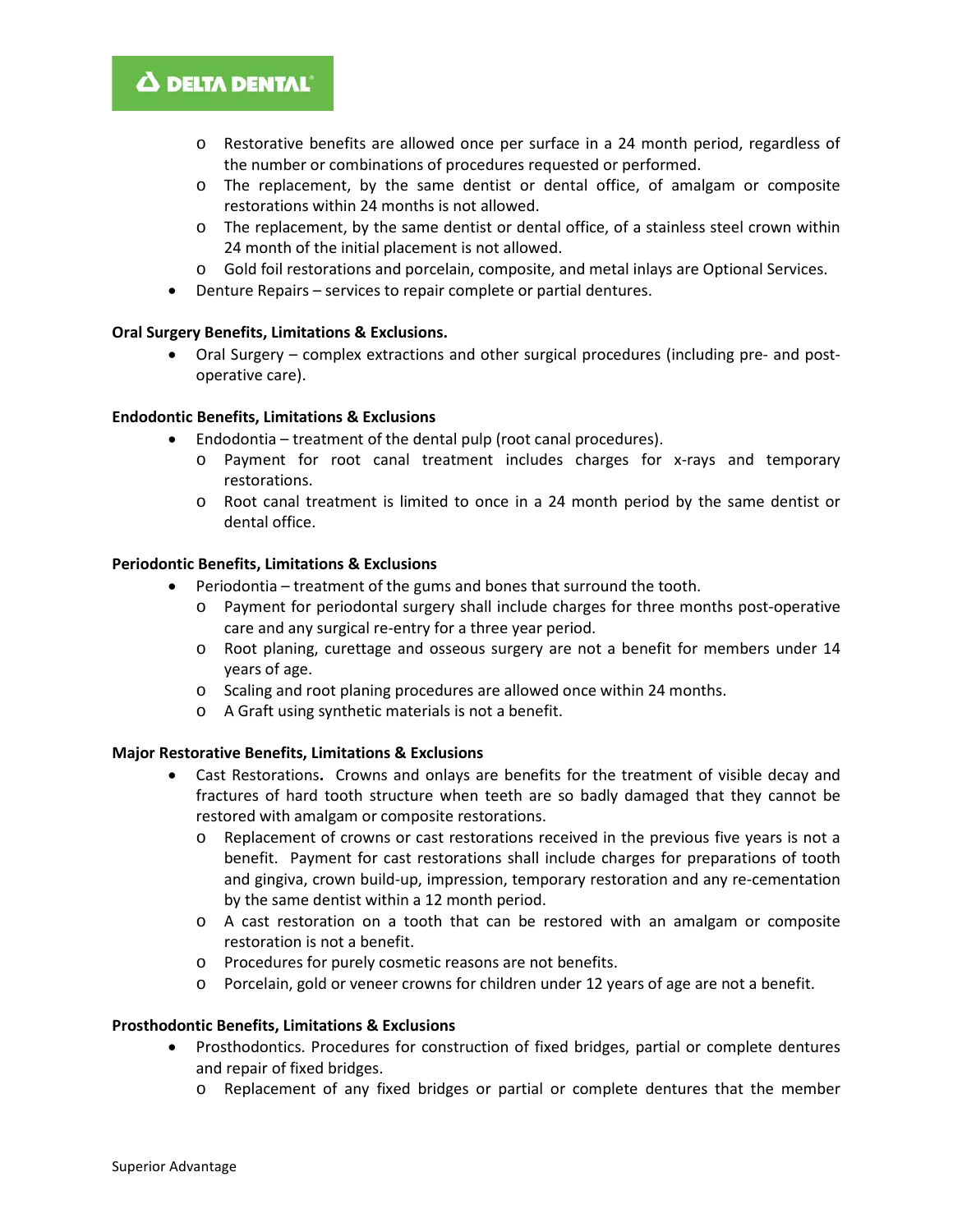## **A DELTA DENTAL**

received in the previous five years is not a benefit.

- o Payment for a complete or partial denture shall include charges for any necessary adjustment within a six month period.
- o Payment for standard dentures is limited to the maximum allowable fee for a standard partial or complete denture. A standard denture means a removable appliance to replace missing natural, permanent teeth. A standard denture is made by conventional means from acceptable materials. If a denture is constructed by specialized techniques and the fee is higher than the fee allowable for a standard denture, the patient is responsible for the difference.
- o Payment for fixed bridges or cast partials for children under 16 years of age is not a benefit.
- o A posterior bridge where a partial denture is constructed in the same arch is not a covered benefit.
- o Temporary partial dentures are a benefit only when upper anterior teeth are missing.
- Complete or Partial Denture Reline and Rebase procedures. Payment for a reline or rebase of a partial or complete denture is limited to once in a three year period and includes all adjustments required for six months after delivery.

#### **Implant Benefits, Limitation and Exclusions**

- Implants. The surgical placement of an endosteal (in the bone) implant and the connecting abutment are covered benefits.
	- $\circ$  Replacement of implants or abutments received in the previous five years is not a benefit.
	- o The removal of an implant is allowed once per lifetime.
	- o Specialized techniques are not benefits (ie. bone grafts, guided tissue regeneration, precision attachments, etc.)
	- o Implant maintenance procedures are allowed once in a 12 month period.

#### **Exclusions**

Delta Dental does not pay benefits for:

- Treatment of injury or illness covered by Workers' Compensation or Employer's Liability Laws.
- Services received without cost from any federal, state or local agency. This exclusion will not apply if prohibited by law.
- Cosmetic surgery or procedures for purely cosmetic reasons.
- Services for congenital (hereditary) or developmental malformations. Such malformations include, but are not limited to, cleft palate, upper and lower jaw malformations. This does not exclude those services provided under Orthodontic benefits, if covered.
- Treatment to restore tooth structure lost from wear.
- Treatment to rebuild or maintain chewing surfaces due to teeth out of alignment or occlusion; or treatment to stabilize the teeth. For example: equilibration, periodontal splinting and double abutments on bridges.
- Oral hygiene and dietary instructions, treatment for desensitizing teeth, prescribed drugs or other medication, experimental procedures, conscious sedation, and extra oral grafts (grafting of tissues from outside the mouth to oral tissues).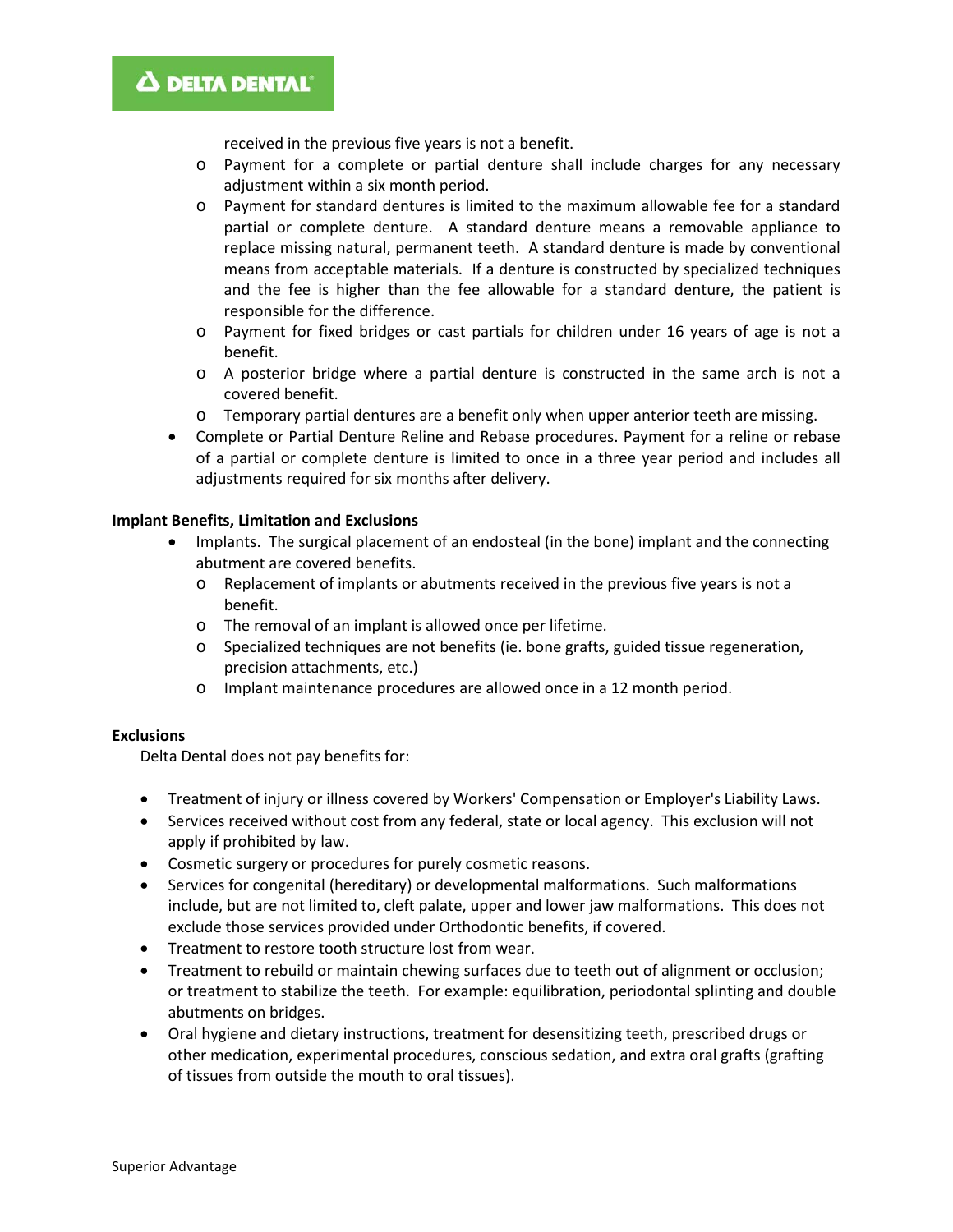## **A DELTA DENTAL**

- Charges by any hospital or other surgical or treatment facility and any additional fees charged by the dentist for treatment in any such facility.
- Diagnosis or treatment for any disturbance of the temporomandibular joints (jaw joints) or myofacial pain dysfunction.
- Services by a dentist beyond the scope of his license.
- Dental services for which the member incurs no charge.
- Dental services where charges for such care exceed the charge that would have been made and actually collected if no coverage existed.
- General Anesthesia or I.V. Sedation is a benefit only when administered by a properly licensed DENTIST. It must be take place in a dental office in conjunction with covered surgical procedures or when necessary due to concurrent medical conditions.

### **ELIGIBILITY AND ENROLLMENT**

- To be eligible for this individual dental plan, the Subscriber must be a resident of the State of Tennessee.
- Dependents will become eligible along with the Subscriber or as soon after that as they become Dependents. The following family members of the Subscriber may be considered Dependents:
	- o Lawful husband or wife;
	- o Children from birth to the Dependent Age Limit stated on the Declaration Page. "Child" includes a natural child, step child, adopted child, foster child or a child for which the Subscriber is legal guardian.
	- o A child reaching the Dependent Age Limit may continue to be eligible. Such Dependent child must not be able to support them self because of mental incapacity or physical handicap. Such disabling condition shall have begun before reaching the Dependent Age Limit. Proof of these facts must be given to Delta Dental within 31 days if requested. Proof will not be required more than once a year.
- Dependents in military service are not eligible.
- A Qualified Life Status Change will be defined by current Federal law.
- Any Member who drops coverage may only re-apply for coverage after having been out of the plan for 12 consecutive months except in the event of a related Qualified Life Status Change.
- For coverage to be in effect, Delta Dental must have received the enrollment information and the payment of that month's premium. The monthly premium for a Member must have been paid for coverage to be in effect for that month.
- Enrollment information must be furnished to Delta Dental in a timely manner. Retroactive additions and terminations will not be allowed.
- By the effective date of the program, Subscriber will furnish eligibility information for all Members. This information shall include the Subscriber's name, social security number, date of birth, and Dependent coverage information.
- Dependents may be enrolled under the following rules:
	- o Dependents must enroll at the time the Subscriber becomes eligible, or as soon after that as they become Dependents. Otherwise Dependents may only enroll during an open enrollment period.
	- o After enrollment, Dependent coverage shall continue while the Subscriber has coverage.